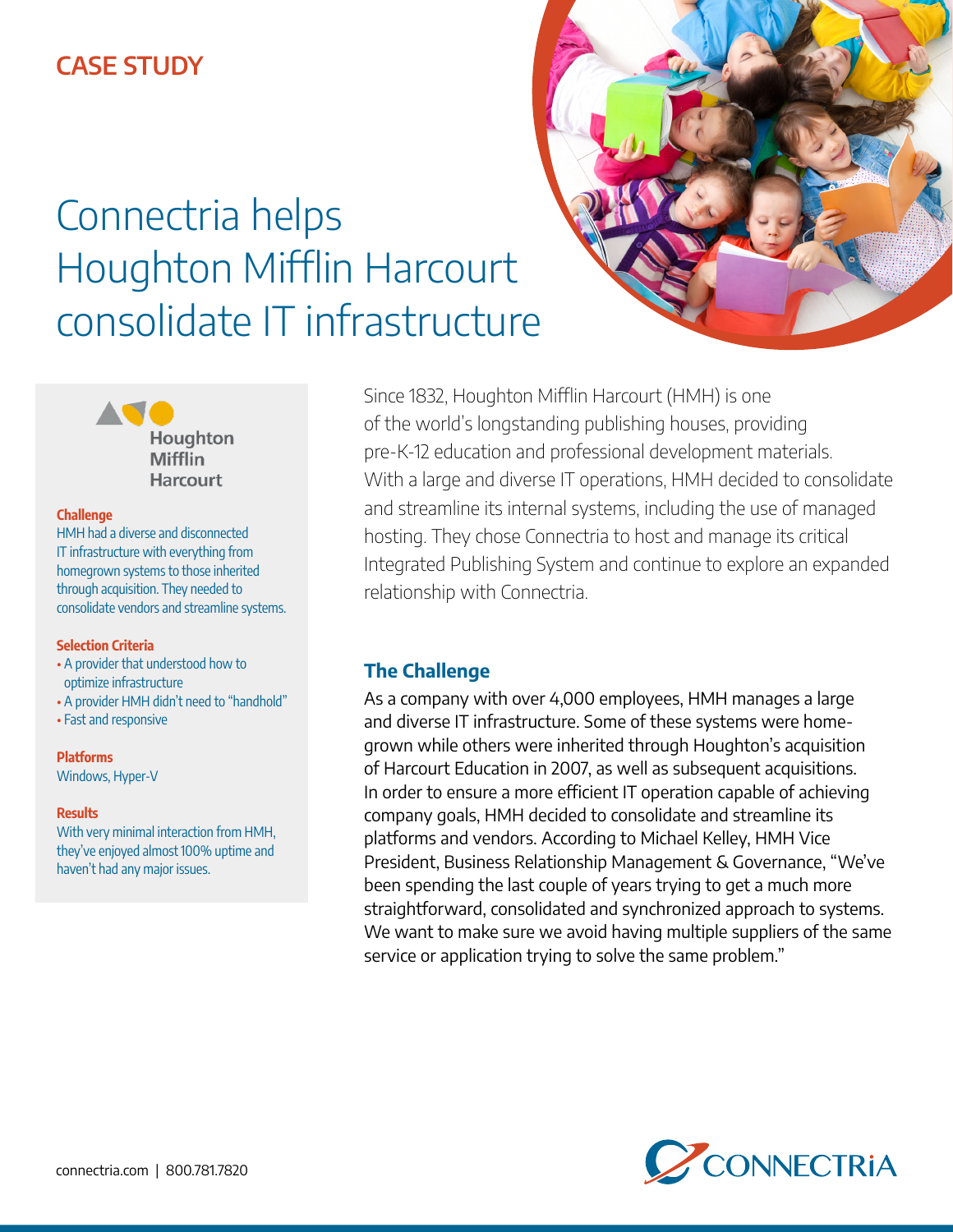One of the key systems that HMH had to address was its Integrated Publishing System (IPS). IPS is a collaboration system that supports the HMH production team, including editors and designers, in the creation of print and digital product. It's a complicated, mission-critical system for sharing materials and content under development subject to firm deadlines. For instance, HMH published content for statewide adoption, including many of the largest U.S. states with the greatest number of students, imposes immovable deadlines for delivery. It was crucial for HMH to ensure this system was "bulletproof," always available, responsive and secure.

## **The Solution**

At the time, HMH had a charter to limit use of internal resources. This was reinforced by a new CEO and CIO. According to Kelley, "the new CEO has brought a focus. During a period in our industry, the magic word among some CEO's was outsourcing. I think the concern was you don't outsource things where you have particular expertise that really give you a differentiator in the market. More recently there's been a general trend towards managed hosting. The era of owning your own data centers was something more prevalent 10 years ago than it is now. I'd say we're definitely in that movement as well…putting the onus on the hosting provider to keep the equipment optimized, refreshed and running."

HMH maintained that it's more cost-effective and efficient to outsource infrastructure and logistics required rather than manage it internally, particularly if they could find a provider to assume this burden and do it well. "We've had the experience where you can interact with providers that require a lot babysitting and hand holding and suddenly something that you think you've purchased your way out of is your problem as well, so it's kind of a double loss," stated Michael Kelley.

With such a mission-critical system as IPS, HMH wanted to ensure they would choose the right hosting provider for managing, administering and optimizing the system. With the right partner, HMH believed they could outsource IPS and relieve themselves of its ongoing management and fine tuning.

"Reading books is the most glorious pastime that humankind has yet devised." **Wislawa Szymborska**

## **Hosted Technologies:** • Windows

- SQL Server
- Hyper-V
- Citrix

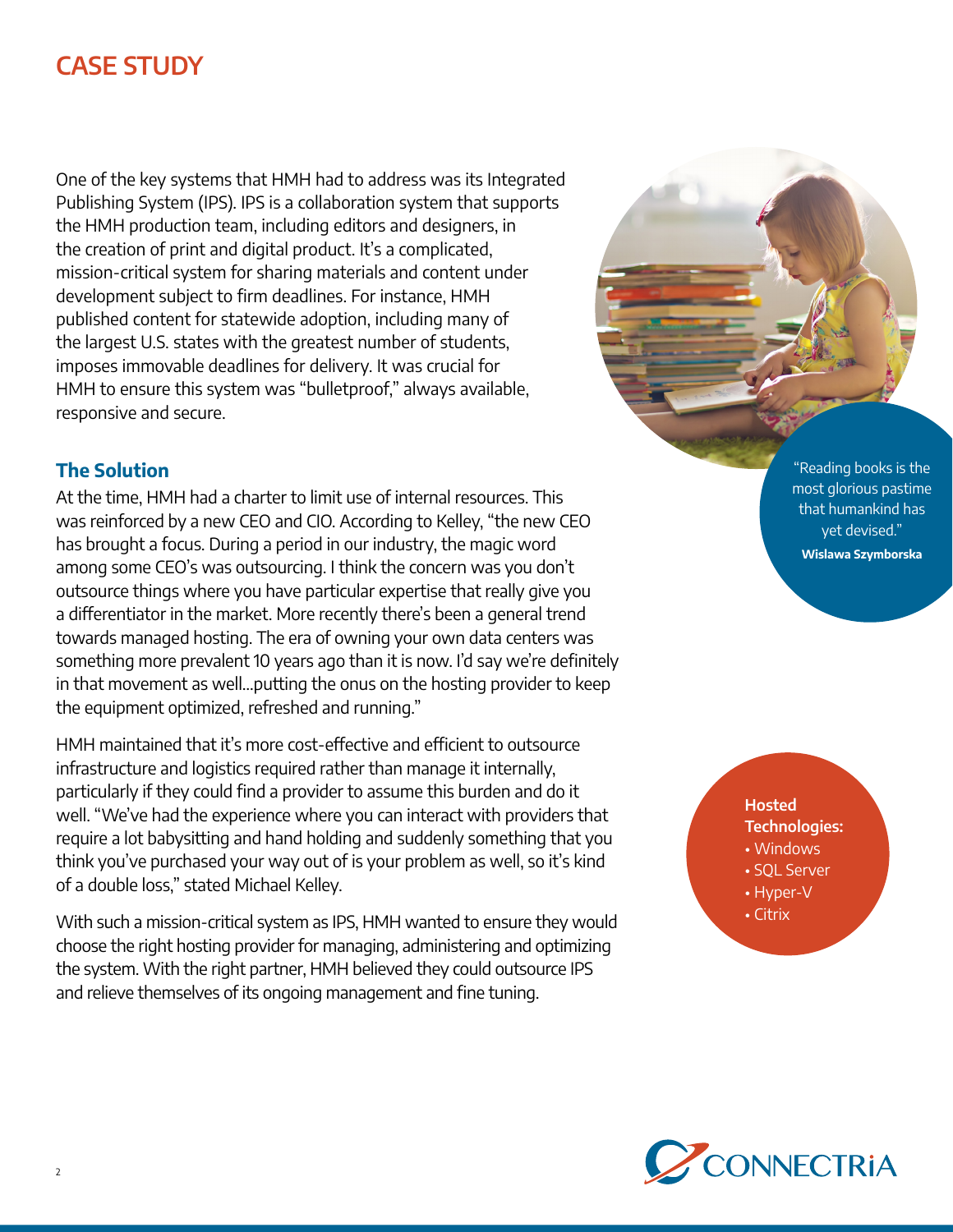## **The Results**

HMH is no stranger to hosting. With several incumbents and other alternative vendors available for consideration, HMH wanted a managed hosting partner they could count upon. They believed if they were to outsource IPS, the hosting provider would need the requisite expertise along with a commitment to HMH. The IPS system is a combination of off-the-shelf software configured with a database and plug-ins which allow developers to easily collaborate with one another to create product. It's a mixture of standardized settings and very customized components that often requires fine-tuning to optimize. HMH did not want to be in a position where they would have to narrate to the hosting provider how they'd have to optimize their own equipment. After evaluating several vendors, HMH chose Connectria.

"Connectria was sincerely focused upon getting HMH what we needed first," noted Kelley. "With some other vendors, the first discussion is how much money they're making off the solution. Our experience with Connectria is that they concentrate on solving our problems and that pricing issues get settled as a matter of course. For example, if we have an urgent need, particularly if it were related to one of those states with hard and fast deadlines for submissions, Connectria acted as though they were really part of our business, solving our problems; then resolving relationship needs in terms of contract after the fact in some cases. I don't think you can ask more than that. They really put themselves in our seat and figured out what we needed to get to where we wanted to go."

"Connectria puts the Managed in Managed Hosting. Other companies claim this but with Connectria we found someone we can partner with, sort of live with us and be able to diagnose complex scenarios and provide solutions ahead of supporting issues. That's been the real value-add from Connectria...it's been worry free."

> **Michael Kelley** HMH Vice President Business Relationship Management & Governance